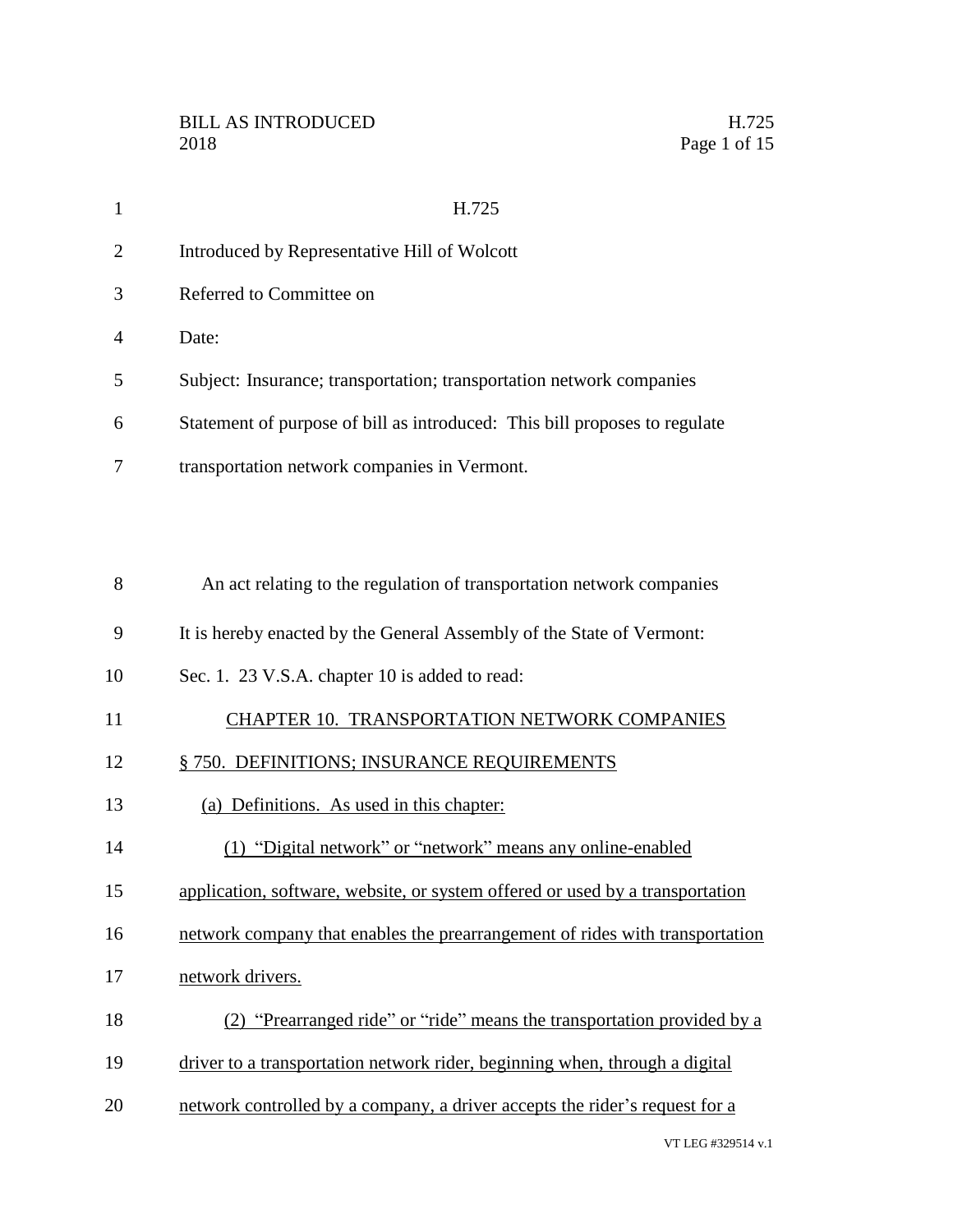| $\mathbf{1}$   | ride; continuing while the driver transports the rider; and ending when the last   |
|----------------|------------------------------------------------------------------------------------|
| $\overline{2}$ | requesting rider departs from the vehicle. The term does not include:              |
| 3              | (A) shared-expense carpool or vanpool arrangements; or                             |
| $\overline{4}$ | (B) use of a public or private regional transportation company that                |
| 5              | operates along a fixed route.                                                      |
| 6              | (3) "Transportation network company" (TNC) or "company" means a                    |
| 7              | corporation, partnership, sole proprietorship, or other entity that uses a digital |
| 8              | network to connect riders to drivers who provide prearranged rides.                |
| 9              | (4) "Transportation network company driver" or "driver" means an                   |
| 10             | individual who:                                                                    |
| 11             | (A) receives connections to potential riders and related services from             |
| 12             | a TNC in exchange for payment of a fee to the company; and                         |
| 13             | (B) uses a vehicle to offer or provide a prearranged ride to riders                |
| 14             | upon connection through a digital network controlled by a TNC in exchange          |
| 15             | for compensation or payment of a fee.                                              |
| 16             | (5) "Transportation network company rider" or "rider" means an                     |
| 17             | individual who uses a company's digital network to connect with a driver who       |
| 18             | provides rides in his or her vehicle between points chosen by the rider.           |
| 19             | (6) "Transportation network company vehicle" or "vehicle" means a                  |
| 20             | vehicle that is:                                                                   |
| 21             | (A) used by a driver to provide a prearranged ride;                                |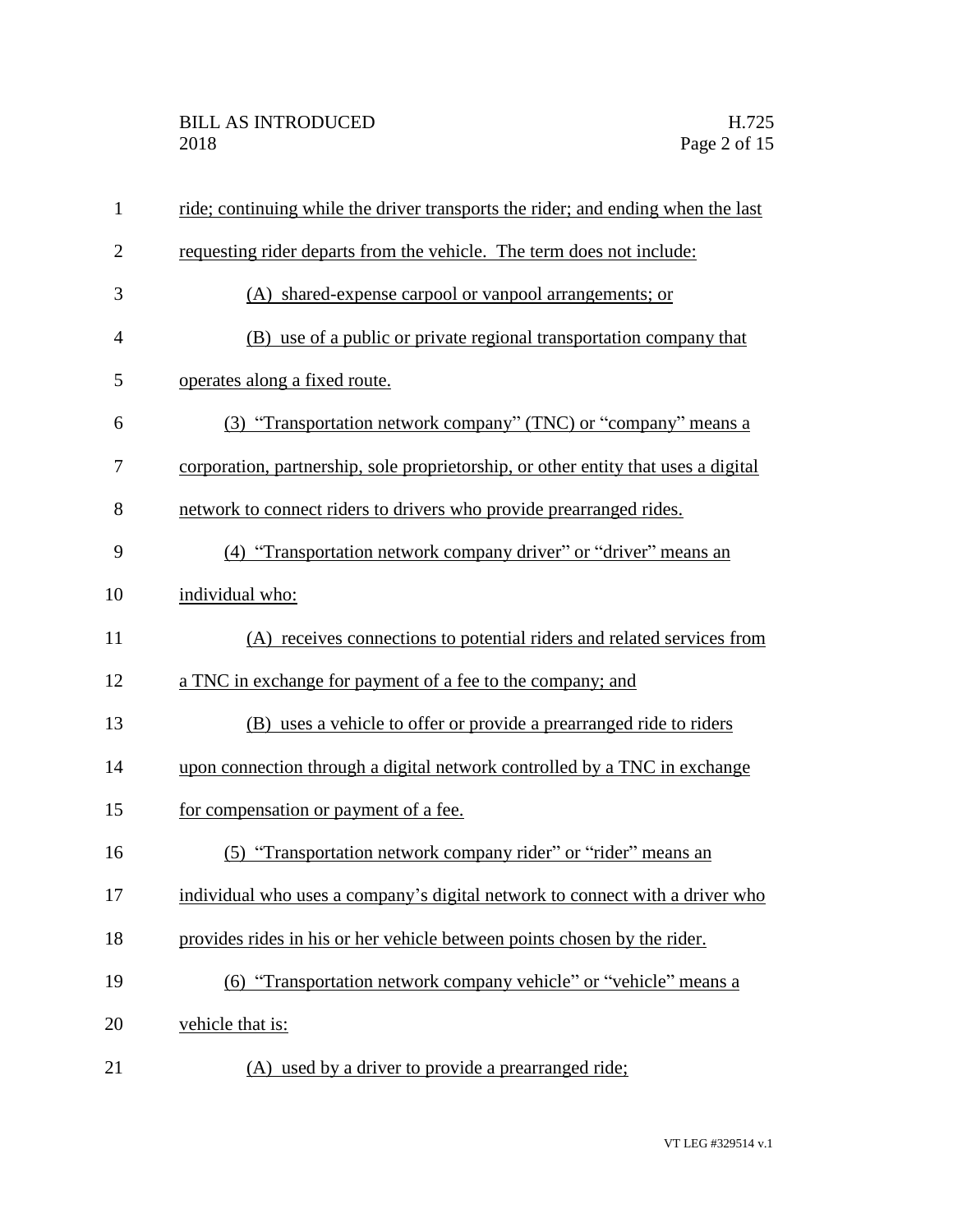| $\mathbf{1}$   | (B) owned, leased, or otherwise authorized for use by the driver; and          |
|----------------|--------------------------------------------------------------------------------|
| $\overline{2}$ | (C) not operating as a taxicab, limousine, or other for-hire vehicle.          |
| 3              | (b) Company's financial responsibility.                                        |
| 4              | (1) A driver, or company on the driver's behalf, shall maintain primary        |
| 5              | automobile insurance that recognizes that the driver is a company driver or    |
| 6              | otherwise uses a vehicle to transport passengers for compensation and covers   |
| 7              | the driver while the driver is logged on to the company's digital network or   |
| 8              | while the driver is engaged in a prearranged ride.                             |
| 9              | $(2)(A)$ The following automobile insurance requirements shall apply           |
| 10             | while a participating driver is logged on to the transportation network        |
| 11             | company's digital network and is available to receive transportation requests  |
| 12             | but is not engaged in a prearranged ride:                                      |
| 13             | (i) primary automobile liability insurance in the amount of at least           |
| 14             | \$50,000.00 for death and bodily injury per person, \$100,000.00 for death and |
| 15             | bodily injury per incident, and \$25,000.00 for property damage; and           |
| 16             | any other State-mandated coverage under section 941 of this<br>(ii)            |
| 17             | title.                                                                         |
| 18             | (B) The coverage requirements of this subdivision (2) may be                   |
| 19             | satisfied by any of the following:                                             |
| 20             | (i) automobile insurance maintained by the driver;                             |
| 21             | automobile insurance maintained by the company; or<br>(ii)                     |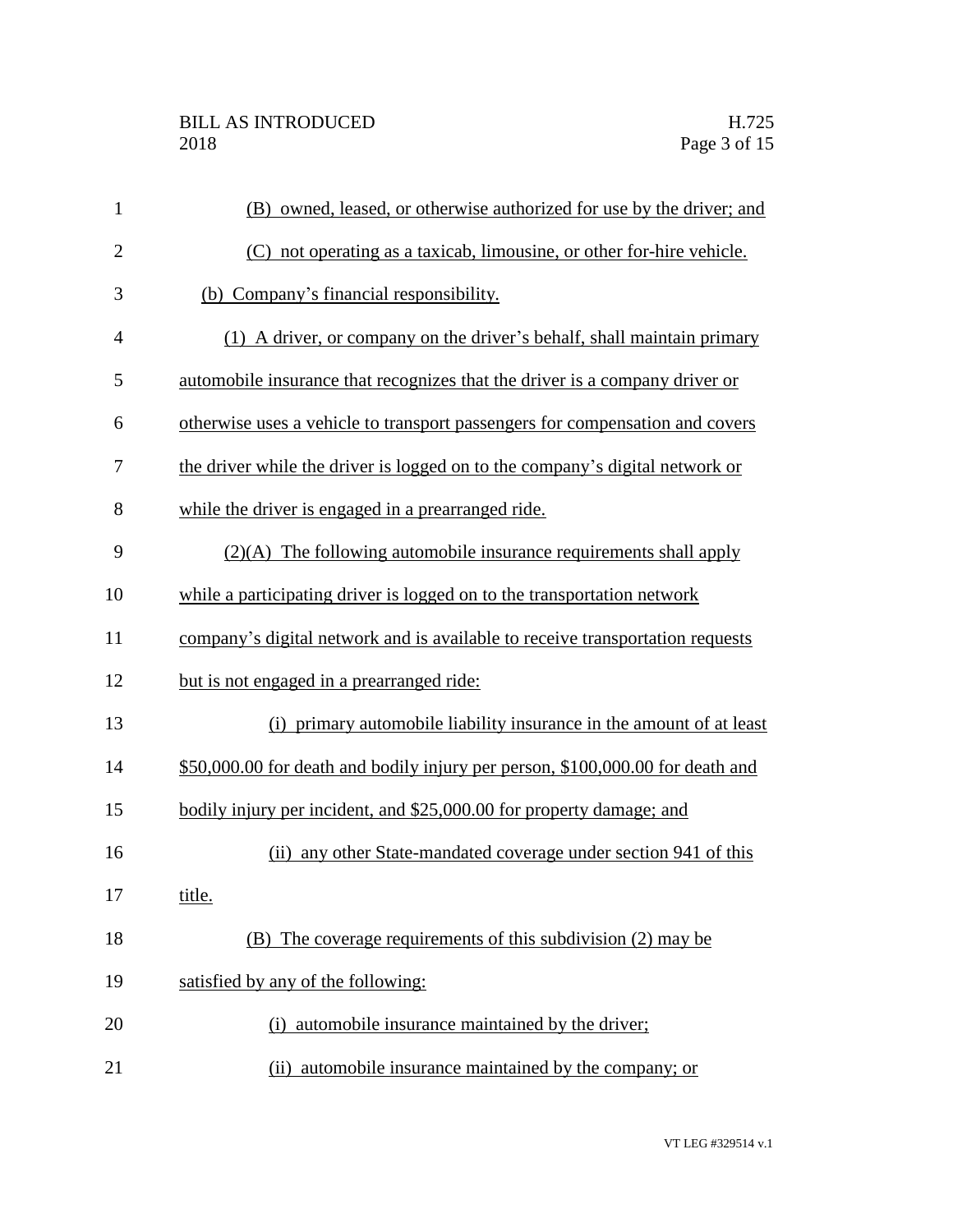## BILL AS INTRODUCED H.725 Page 4 of 15

| $\mathbf{1}$   | (iii) any combination of subdivisions (i) and (ii) of this                      |
|----------------|---------------------------------------------------------------------------------|
| $\overline{2}$ | subdivision $(2)(B)$ .                                                          |
| 3              | $(3)(A)$ The following automobile insurance requirements shall apply            |
| 4              | while a driver is engaged in a prearranged ride:                                |
| 5              | (i) primary automobile liability insurance that provides at least               |
| 6              | \$1,000,000.00 for death, bodily injury, and property damage; and               |
| 7              | (ii) any other State-mandated coverage under section 941 of this                |
| 8              | title; and                                                                      |
| 9              | (iii) \$10,000.00 in medical payments coverage (Med Pay).                       |
| 10             | (B) The coverage requirements of this subdivision (3) may be                    |
| 11             | satisfied by any of the following:                                              |
| 12             | (i) automobile insurance maintained by the driver;                              |
| 13             | (ii) automobile insurance maintained by the company; or                         |
| 14             | (iii) any combination of subdivisions (i) and (ii) of this                      |
| 15             | subdivision $(3)(B)$ .                                                          |
| 16             | (4) If insurance maintained by a driver under subdivision $(2)$ or $(3)$ of     |
| 17             | this subsection has lapsed or does not provide the required coverage, insurance |
| 18             | maintained by a company shall provide such coverage beginning with the first    |
| 19             | dollar of a claim and shall have the duty to defend such claim.                 |
| 20             | (5) Coverage under an automobile insurance policy maintained by the             |
| 21             | company shall not be dependent on a personal automobile insurer first denying   |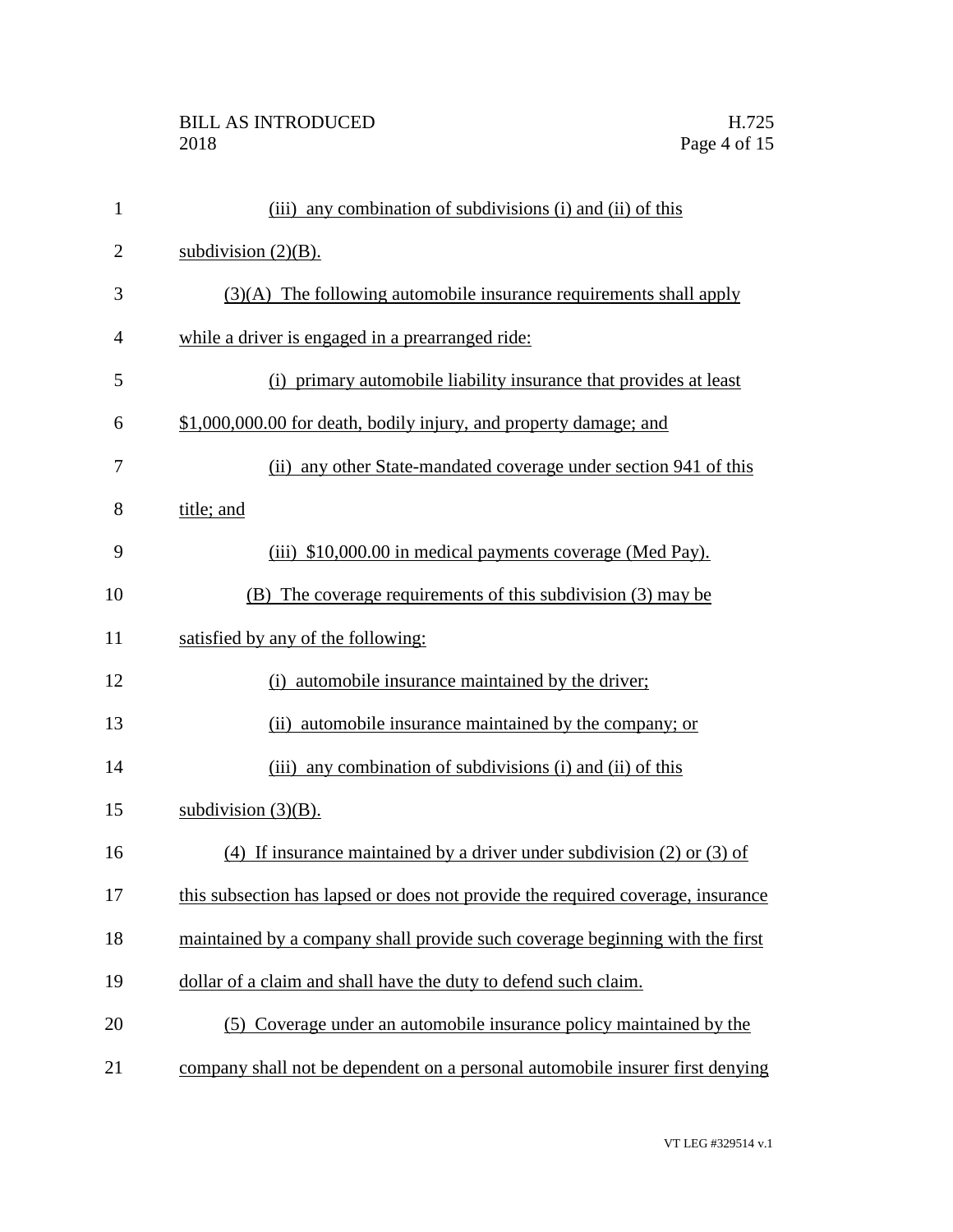| $\mathbf{1}$   | a claim nor shall a personal automobile insurance policy be required to first      |
|----------------|------------------------------------------------------------------------------------|
| $\overline{2}$ | deny a claim.                                                                      |
| 3              | (6) Insurance required by this subsection may be placed with an insurer            |
| $\overline{4}$ | licensed under 8 V.S.A. chapter 101 (insurance companies generally) or 138         |
| 5              | (surplus lines insurance).                                                         |
| 6              | Insurance satisfying the requirements of this subsection shall be                  |
| 7              | deemed to satisfy the financial responsibility requirement for a motor vehicle     |
| 8              | under section 800 of this title.                                                   |
| 9              | (8) A driver shall carry proof of coverage satisfying this section at all          |
| 10             | times during use of a vehicle in connection with a company's digital network.      |
| 11             | In the event of an accident, a driver shall provide this insurance coverage        |
| 12             | information to the directly interested parties, automobile insurers, and law       |
| 13             | enforcement, upon request. Upon such request, a driver shall also disclose         |
| 14             | whether he or she was logged on to the network or was on a prearranged ride at     |
| 15             | the time of an accident.                                                           |
| 16             | (9) A driver who fails to maintain primary automobile insurance as                 |
| 17             | required in subdivisions (2) and (3) of this subsection shall be assessed a civil  |
| 18             | penalty of not more than \$500.00, and such violation shall be a traffic violation |
| 19             | within the meaning of chapter 24 of this title. A driver who fails to carry proof  |
| 20             | of insurance as required under subdivision (8) of this subsection shall be         |
| 21             | subject to a penalty of not more than \$100.00. Notwithstanding any provision      |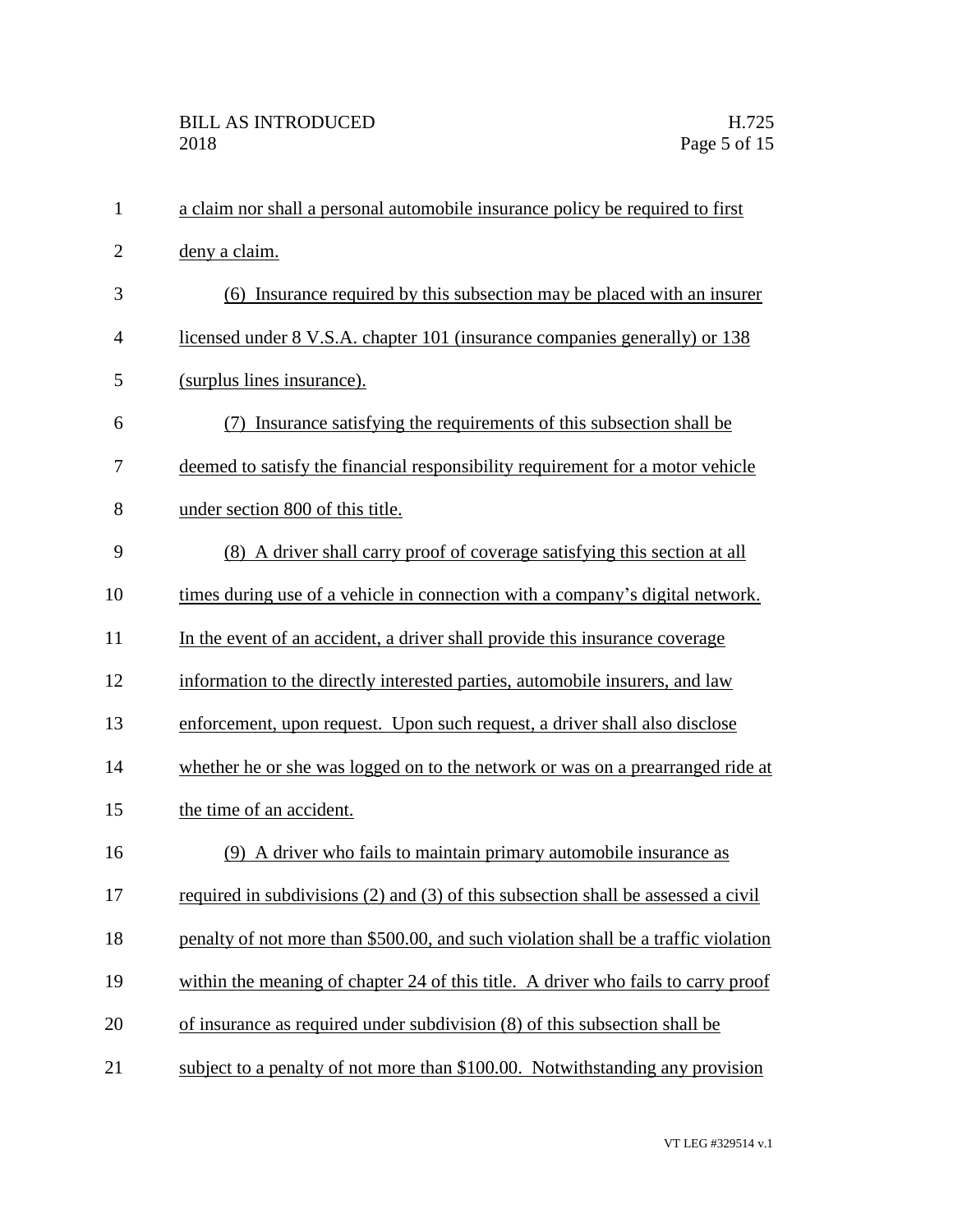| $\mathbf{1}$   | of law to the contrary, a person who operates a vehicle without financial         |
|----------------|-----------------------------------------------------------------------------------|
| $\overline{2}$ | responsibility as required by this subsection is subject to administrative action |
| 3              | as set forth in chapter 11 of this title.                                         |
| $\overline{4}$ | (c) Disclosures. A TNC shall disclose in writing to its drivers the               |
| 5              | following before they are allowed to accept a request for a prearranged ride on   |
| 6              | the company's digital network:                                                    |
| 7              | (1) the insurance coverage, including the types of coverage and the               |
| 8              | limits for each coverage, that the company provides while the driver uses a       |
| 9              | TNC vehicle in connection with the company's network; and                         |
| 10             | (2) that the driver's own automobile insurance policy, depending on its           |
| 11             | terms, might not provide any coverage while the driver is logged on to the        |
| 12             | company's network and available to receive transportation requests or engaged     |
| 13             | in a prearranged ride.                                                            |
| 14             | $(d)(1)$ Automobile insurers. Notwithstanding any other provision of law to       |
| 15             | the contrary, insurers that write automobile insurance in Vermont may exclude     |
| 16             | any and all coverage afforded under a policy issued to an owner or operator of    |
| 17             | a TNC vehicle for any loss or injury that occurs while a driver is logged on to a |
| 18             | TNC's digital network or while a driver provides a prearranged ride. This         |
| 19             | right to exclude all coverage may apply to any coverage in an automobile          |
| 20             | insurance policy, including:                                                      |
| 21             | (A) liability coverage for bodily injury and property damage;                     |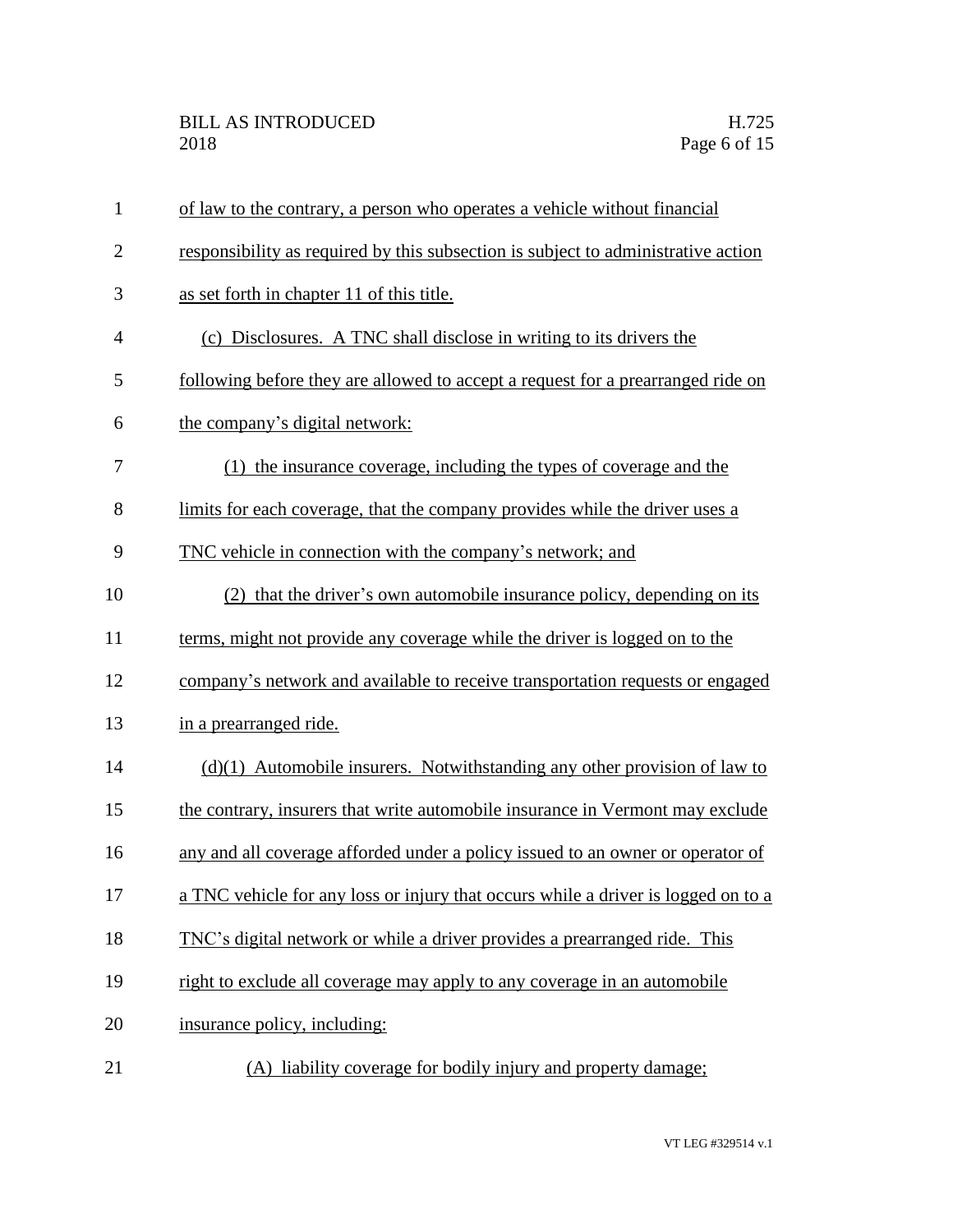| $\mathbf{1}$   | (B) personal injury protection coverage;                                         |
|----------------|----------------------------------------------------------------------------------|
| $\overline{2}$ | (C) uninsured and underinsured motorist coverage;                                |
| 3              | (D) medical payments coverage;                                                   |
| 4              | (E) comprehensive physical damage coverage; and                                  |
| 5              | (F) collision physical damage coverage.                                          |
| 6              | (2) Nothing in this subsection implies or requires that a personal               |
| 7              | automobile insurance policy provide coverage while the driver is logged on to    |
| 8              | a company's digital network, while the driver is engaged in a prearranged ride,  |
| 9              | or while the driver otherwise uses a vehicle to transport passengers for         |
| 10             | compensation.                                                                    |
| 11             | (3) Nothing in this section shall be construed to require an insurer to use      |
| 12             | any particular policy language or reference to this section in order to exclude  |
| 13             | any and all coverage for any loss or injury that occurs while a driver is logged |
| 14             | on to a company's digital network or while a driver provides a                   |
| 15             | prearranged ride.                                                                |
| 16             | (4) Nothing in this subsection is deemed to preclude an insurer from             |
| 17             | providing primary or excess coverage for the driver's vehicle, if it chooses to  |
| 18             | do so by contract or endorsement.                                                |
| 19             | (5) Insurers that exclude the coverage described under subsection (b) of         |
| 20             | this section shall have no duty to defend or indemnify any claim expressly       |
| 21             | excluded thereunder.                                                             |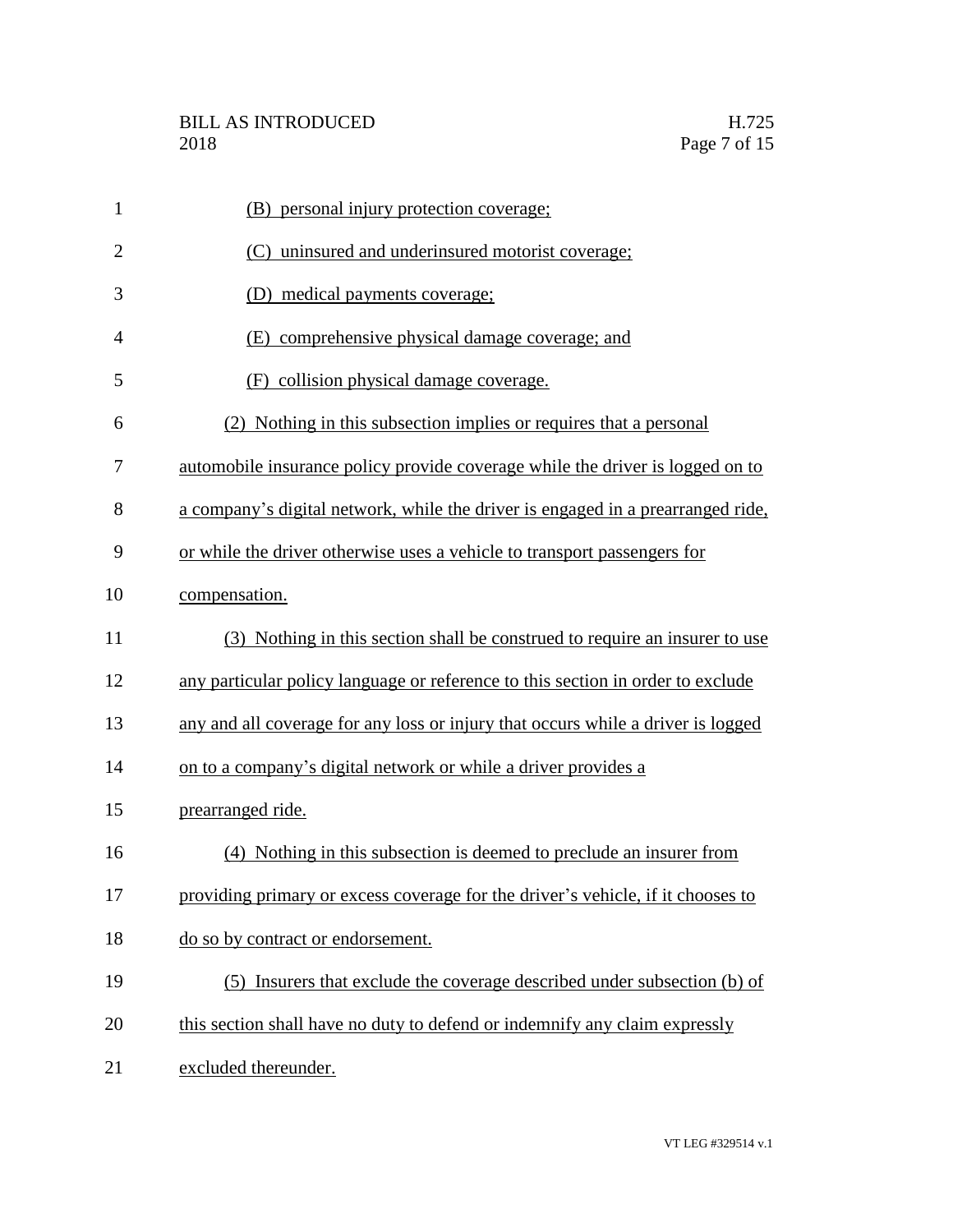## BILL AS INTRODUCED H.725<br>2018 Page 8 of 15

| $\mathbf{1}$   | (6) Nothing in this section is deemed to invalidate or limit an exclusion          |
|----------------|------------------------------------------------------------------------------------|
| $\overline{2}$ | contained in a policy, including any policy in use or approved for use in          |
| 3              | Vermont prior to the enactment of this section, that excludes coverage for         |
| $\overline{4}$ | vehicles used to carry persons or property for a charge or available for hire by   |
| 5              | the public.                                                                        |
| 6              | (7) An insurer that defends or indemnifies a claim against a driver that is        |
| 7              | excluded under the terms of its policy shall have a right of contribution against  |
| 8              | other insurers that provide automobile insurance to the same driver in             |
| 9              | satisfaction of the coverage requirements of subsection (b) of this section at the |
| 10             | time of loss.                                                                      |
| 11             | (8) In a claims coverage investigation, TNCs shall immediately provide,            |
| 12             | upon request by directly involved parties or any insurer of the TNC driver, if     |
| 13             | applicable, the precise times that a TNC driver logged on and off the TNC's        |
| 14             | digital network in the 12-hour period immediately preceding and in the 12-         |
| 15             | hour period immediately following the accident. Insurers providing coverage        |
| 16             | under subsection (b) of this section shall disclose, upon request by any other     |
| 17             | insurer involved in the particular claim, the applicable charges, exclusions, and  |
| 18             | limits provided under any automobile insurance maintained in order to satisfy      |
| 19             | the requirements of subsection (b) of this section.                                |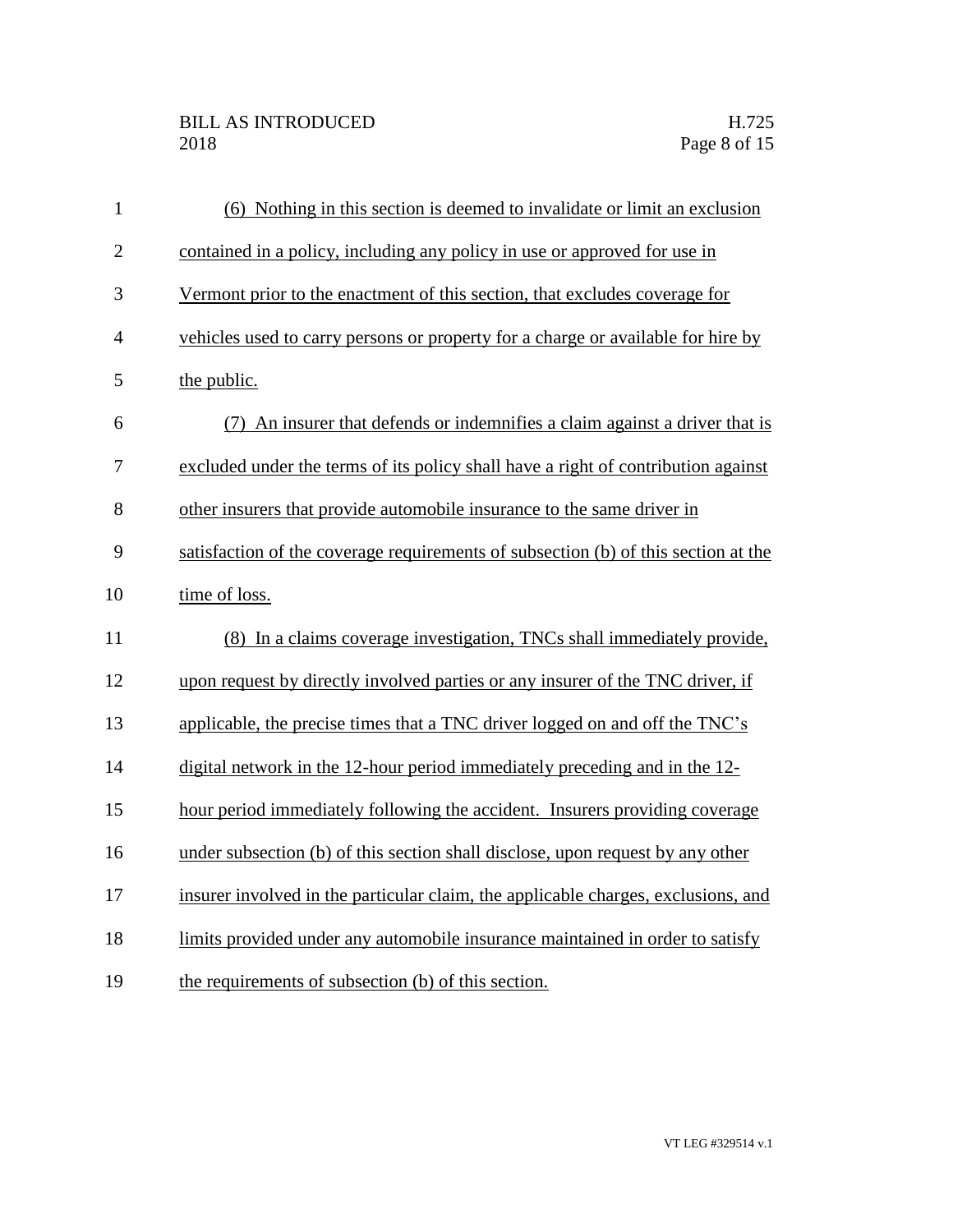| $\mathbf{1}$   | § 751. TRANSPORTATION NETWORK COMPANY REQUIREMENTS                              |
|----------------|---------------------------------------------------------------------------------|
| $\overline{2}$ | (a) A company shall not operate without a license issued by the                 |
| 3              | Commissioner of Motor Vehicles. Applications for a license shall be filed       |
| $\overline{4}$ | with the Commissioner and shall contain such information and shall be on such   |
| 5              | forms as the Commissioner may prescribe.                                        |
| 6              | (b) Each application shall be accompanied by an application fee of              |
| 7              | \$250.00, which shall not be refunded. If an application is approved by the     |
| 8              | Commissioner, upon payment of an additional fee of \$250.00, the applicant      |
| 9              | shall be granted a license, which shall be valid for one year after the date of |
| 10             | issuance. The renewal fee is \$500.00.                                          |
| 11             | (c) A company or a driver is not a:                                             |
| 12             | $(1)$ common carrier;                                                           |
| 13             | (2) contract carrier; or                                                        |
| 14             | (3) motor carrier.                                                              |
| 15             | (d) A company shall establish and enforce a zero-tolerance policy for drug      |
| 16             | and alcohol use by drivers during any period when a driver is engaged in, or is |
| 17             | logged into the company's network but is not engaged in, a prearranged ride.    |
| 18             | The policy shall include provisions for investigations of alleged policy        |
| 19             | violations and the suspension of drivers under investigation.                   |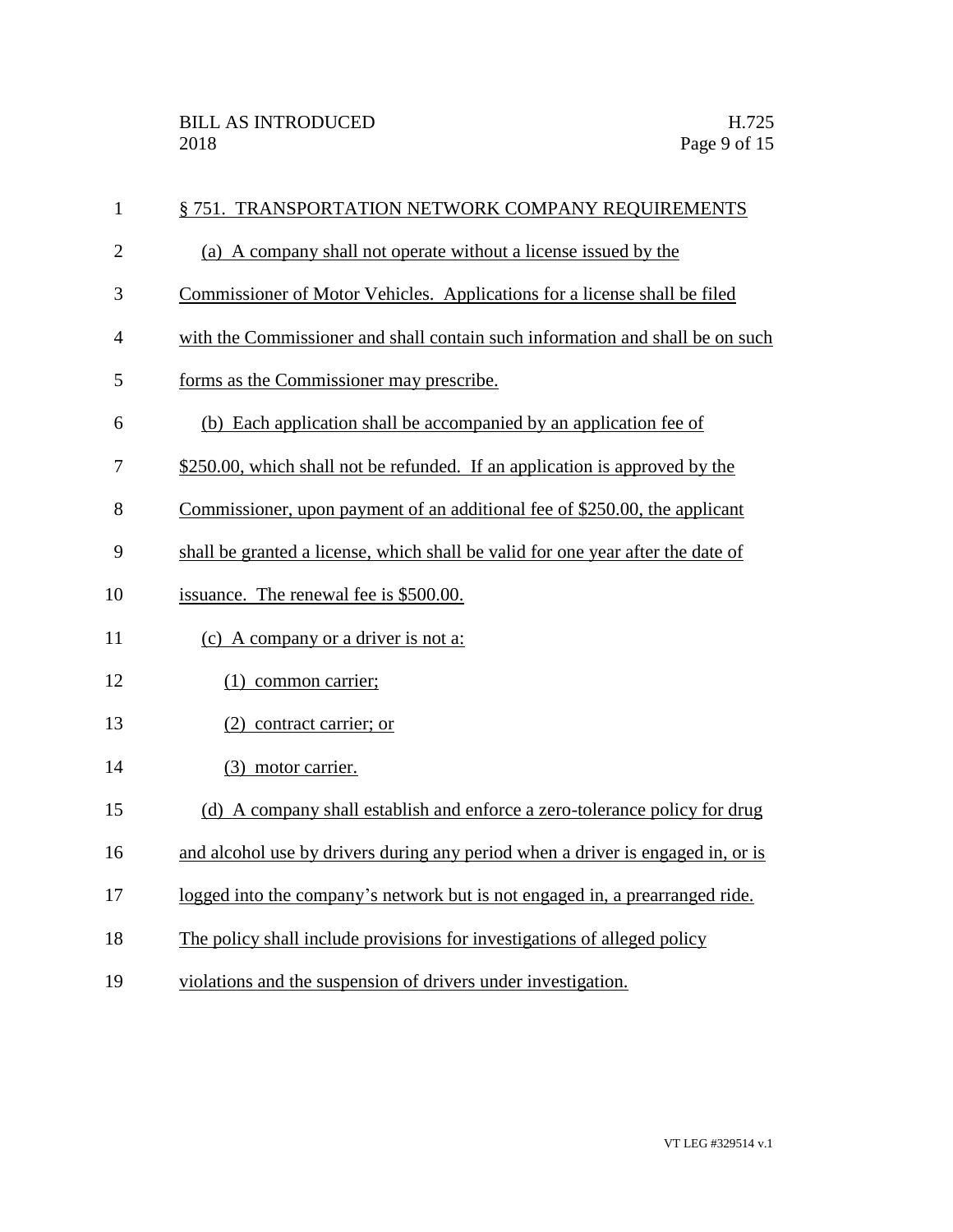| $\mathbf{1}$   | § 752. DRIVER REQUIREMENTS; BACKGROUND CHECKS                                   |
|----------------|---------------------------------------------------------------------------------|
| $\overline{2}$ | (a) A company shall not allow an individual to act as a driver on the           |
| 3              | company's network without requiring the individual to submit to the company     |
| $\overline{4}$ | an application that includes:                                                   |
| 5              | (1) the individual's name, address, and date of birth;                          |
| 6              | (2) a copy of the individual's driver's license;                                |
| 7              | (3) a copy of the registration for the TNC vehicle that the individual will     |
| 8              | use to provide prearranged rides; and                                           |
| 9              | (4) proof of financial responsibility for the TNC vehicle described in          |
| 10             | subdivision (3) of this subsection of a type and in the amounts required by the |
| 11             | company.                                                                        |
| 12             | $(b)(1)$ A company shall not allow an individual to act as a driver on the      |
| 13             | company's network unless, with respect to the driver, the company:              |
| 14             | (A) confirms that the individual is at least 19 years of age, maintains         |
| 15             | a valid driver's license, and possesses proof of registration and automobile    |
| 16             | liability insurance for the vehicle to be used to provide prearranged rides;    |
| 17             | (B) conducts, or causes to be conducted, a local, State, and national           |
| 18             | background check of the individual, including the multistate-multijurisdiction  |
| 19             | criminal records locator or other similar commercial national database, and the |
| 20             | U.S. Department of Justice national sex offender public website; and            |
| 21             | (C) obtains and reviews a driving history report for the individual.            |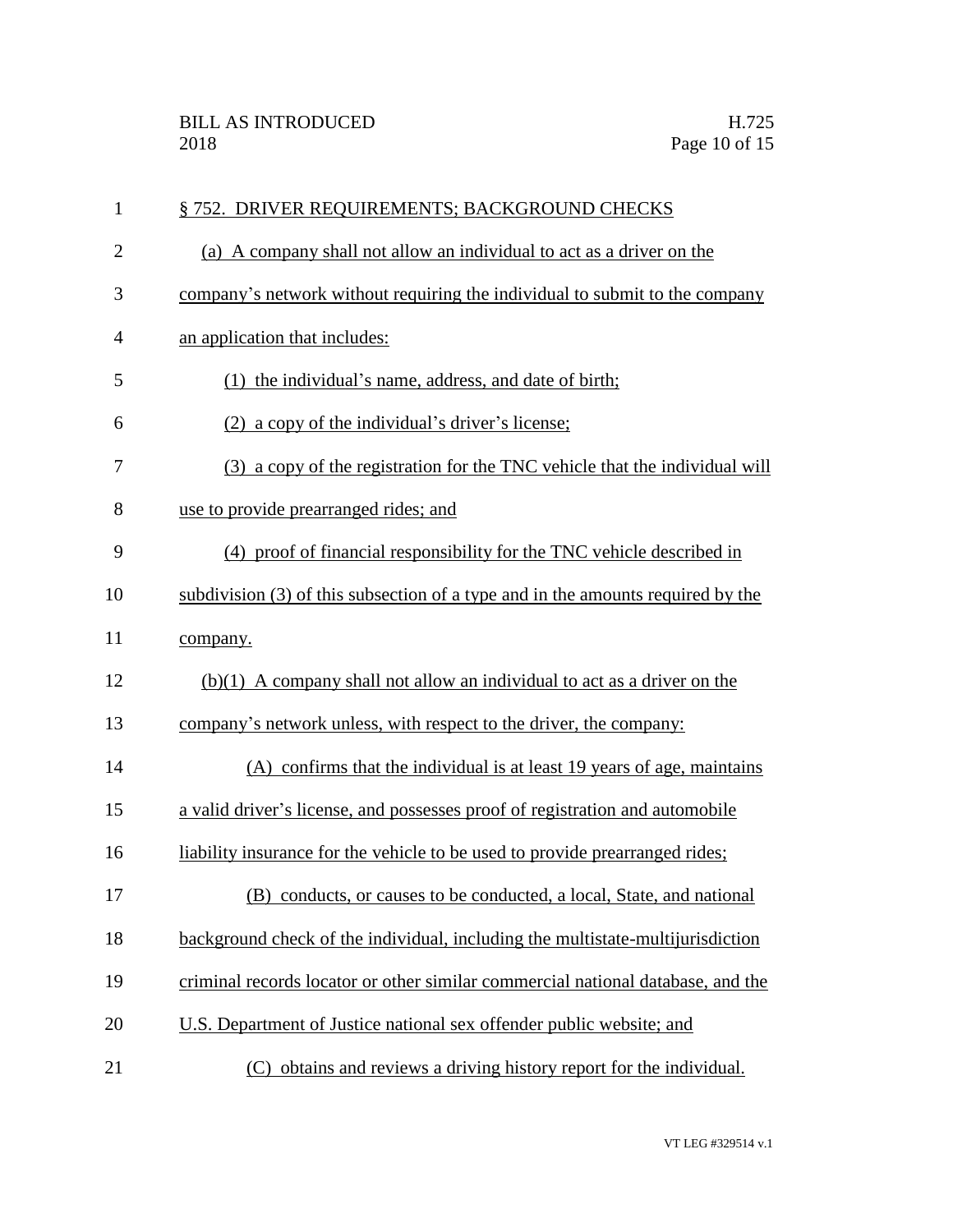## BILL AS INTRODUCED H.725<br>2018 Page 11 of 15

| $\mathbf{1}$   | (2) The background checks required by this subsection shall be                                |
|----------------|-----------------------------------------------------------------------------------------------|
| $\overline{2}$ | conducted annually.                                                                           |
| 3              | (c) A company shall not allow an individual to act as a driver on the                         |
| $\overline{4}$ | company's network if the company knows or should know that the individual:                    |
| 5              | (1) has been convicted within the last seven years of:                                        |
| 6              | (A) a listed crime as defined in 13 V.S.A. $\S$ 5301(7);                                      |
| 7              | (B) an offense involving sexual exploitation of children in violation                         |
| 8              | of 13 V.S.A. chapter 64;                                                                      |
| 9              | (C) a violation of 18 V.S.A. § 4231(b)(2), (b)(3), or (c)(selling,                            |
| 10             | dispensing, or trafficking cocaine); $4232(b)(2)$ or $(b)(3)$ (selling or dispensing          |
| 11             | LSD); $4233(b)(2)$ , $(b)(3)$ , or $(c)(\text{selling, dispensing, or trafficking heroin)}$ ; |
| 12             | $4234(b)(2)$ or $(b)(3)$ (selling or dispensing depressants, stimulants, and                  |
| 13             | narcotics); $4234a(b)(2)$ , (b)(3), or (c)(selling, dispensing, or trafficking                |
| 14             | methamphetamine); $4235(c)(2)$ or $(c)(3)$ (selling or dispensing hallucinogenic              |
| 15             | drugs); or $4235a(b)(2)$ or $(b)(3)($ selling or dispensing Ecstasy);                         |
| 16             | (D) a violation of section 1201 (operating a vehicle while under the                          |
| 17             | influence of alcohol or drugs) of this title;                                                 |
| 18             | (E) a felony violation of 13 V.S.A. chapter 47 (frauds) or 57 (larceny                        |
| 19             | and embezzlement); or                                                                         |
| 20             | (F) a comparable offense in another jurisdiction;                                             |
| 21             | (2) has been convicted within the last three years of:                                        |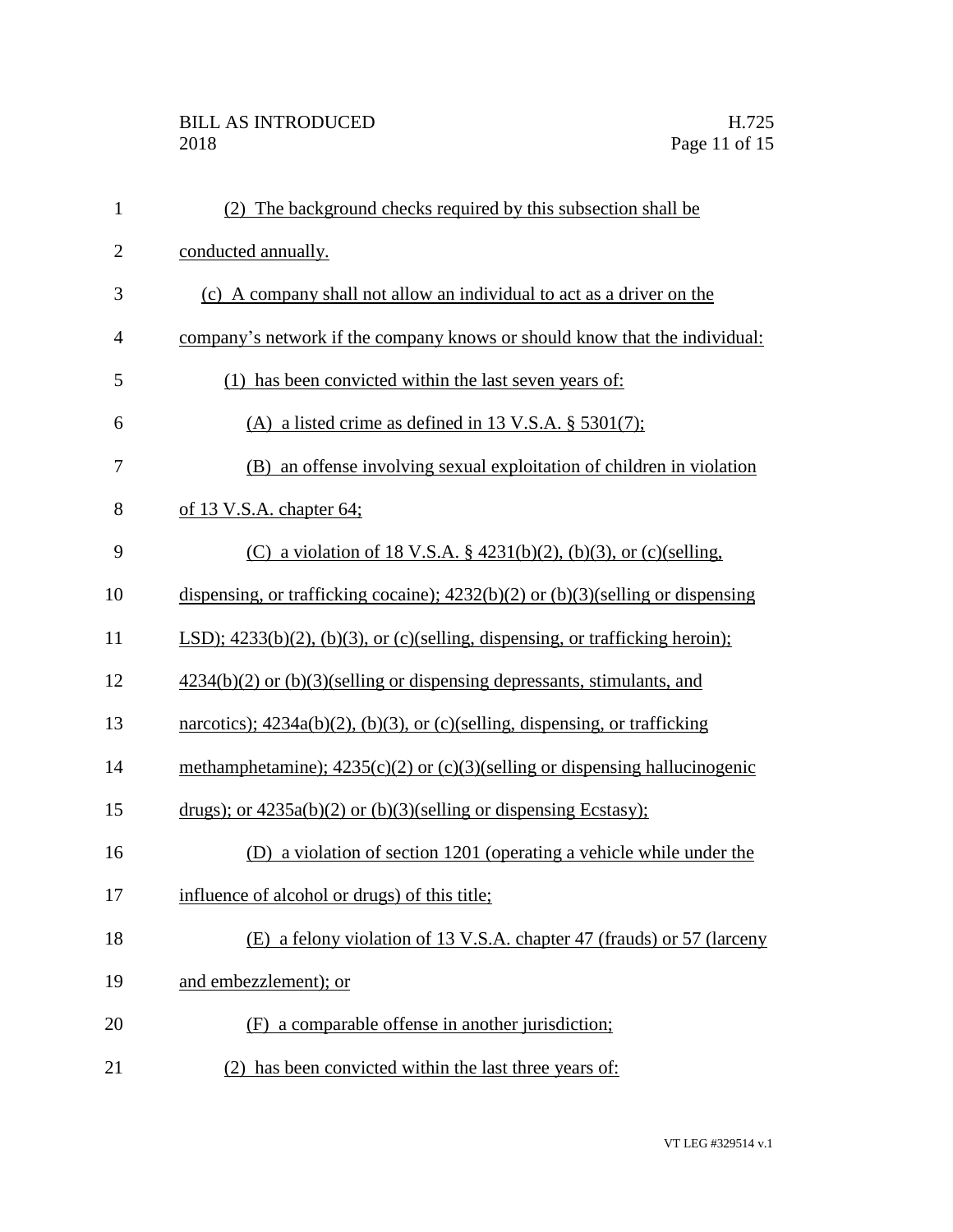| $\mathbf{1}$   | (A) more than three moving violations as defined in subdivision                   |
|----------------|-----------------------------------------------------------------------------------|
| $\overline{2}$ | $4(44)$ of this title;                                                            |
| 3              | (B) grossly negligent operation of a motor vehicle in violation of                |
| 4              | section 1071 of this title or operating with a suspended or revoked license in    |
| 5              | violation of section 674 of this title; or                                        |
| 6              | (C) a comparable offense in another jurisdiction; or                              |
| 7              | (3) is or has been required to register as a sex offender in any                  |
| 8              | jurisdiction.                                                                     |
| 9              | § 753. RECORDS; INSPECTION                                                        |
| 10             | (a) The Commissioner of Motor Vehicles or designee, not more frequently           |
| 11             | than once per year, may visually inspect a random sample of 25 drivers'           |
| 12             | records demonstrating compliance with the requirements of this chapter.           |
| 13             | (b) Any records, data, or information disclosed to the Commissioner of            |
| 14             | Motor Vehicles by a TNC, including the names, addresses, and any other            |
| 15             | personally identifiable information of TNC drivers, shall not be subject to       |
| 16             | disclosure under $1$ V.S.A. $\S$ $\S$ 315-320.                                    |
| 17             | §754. ENFORCEMENT; ADMINISTRATIVE PENALTIES                                       |
| 18             | (a) A violation may be subject to an administrative penalty of not more           |
| 19             | than \$500.00. Each violation is a separate and distinct offense and, in the case |
| 20             | of a continuing violation, each day's continuance may be deemed a separate        |
| 21             | and distinct offense.                                                             |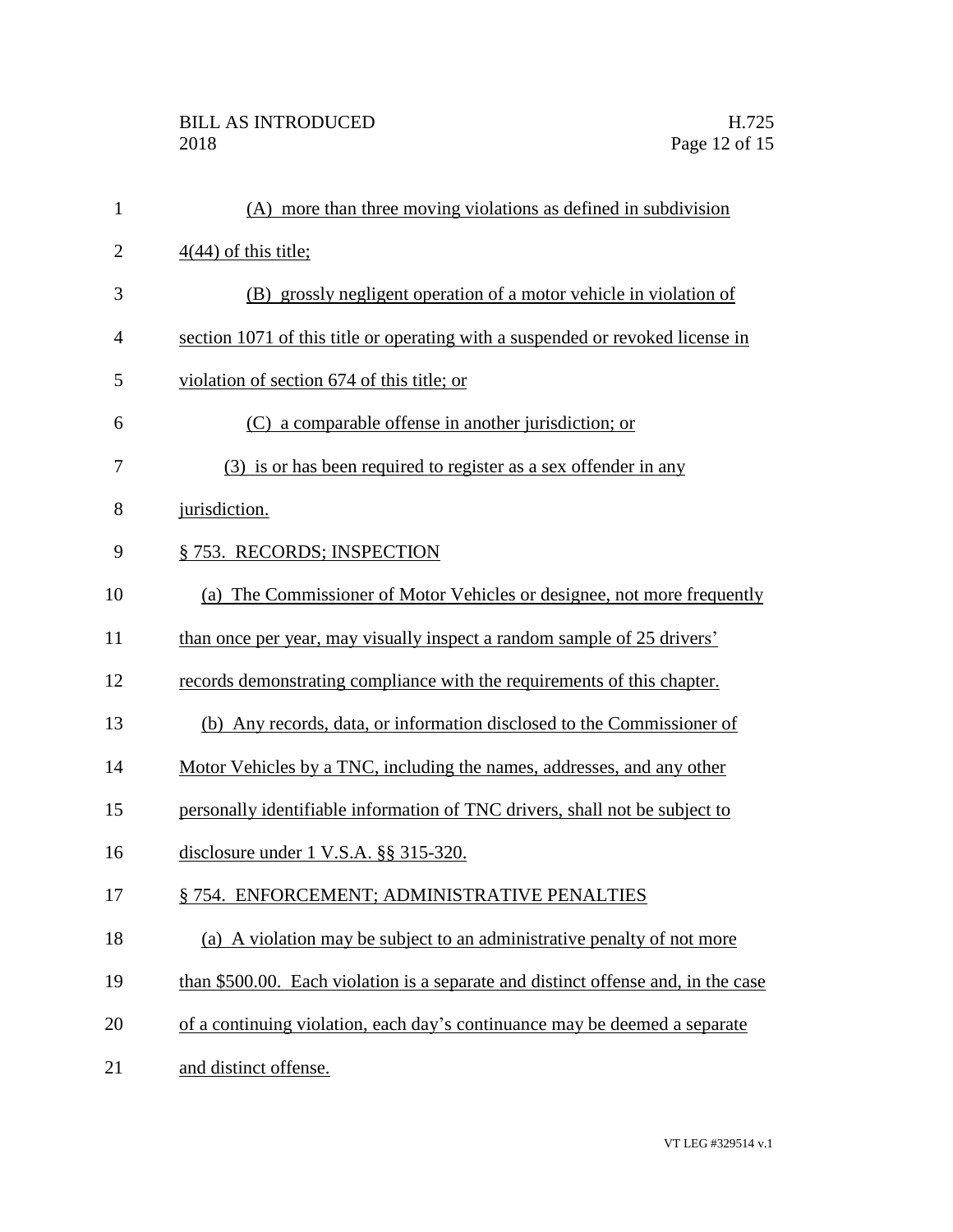## BILL AS INTRODUCED H.725 2018 Page 13 of 15

| $\mathbf{1}$   | (b) The company shall be given notice and opportunity for a hearing for             |
|----------------|-------------------------------------------------------------------------------------|
| $\overline{2}$ | alleged violations under this section. Service of the notice shall be sufficient if |
| 3              | sent by first class mail to the applicable address on file with the Secretary of    |
| $\overline{4}$ | State. The notice shall include the following:                                      |
| 5              | (1) a factual description of the alleged violation;                                 |
| 6              | (2) a reference to the particular statute allegedly violated;                       |
| 7              | the amount of the proposed administrative penalty; and                              |
| 8              | (4) a warning that the company shall be deemed to have waived its right             |
| 9              | to a hearing and that the penalty shall be imposed if no hearing is requested       |
| 10             | within 15 business days after the date of the notice.                               |
| 11             | (c) A company that receives notice under subsection (b) of this section             |
| 12             | shall be deemed to have waived the right to a hearing unless, within 15             |
| 13             | business days after the date of the notice, the company requests a hearing. If      |
| 14             | the company waives the right to a hearing, the Commissioner shall issue a final     |
| 15             | order finding the company in default and imposing the penalty.                      |
| 16             | The provisions of sections 105, 106, and 107 of this title shall apply to<br>(d)    |
| 17             | hearings conducted under this section.                                              |
| 18             | (e) The Commissioner may collect an unpaid administrative penalty by                |
| 19             | filing a civil action in Superior Court or through any other means available to     |
| 20             | State agencies.                                                                     |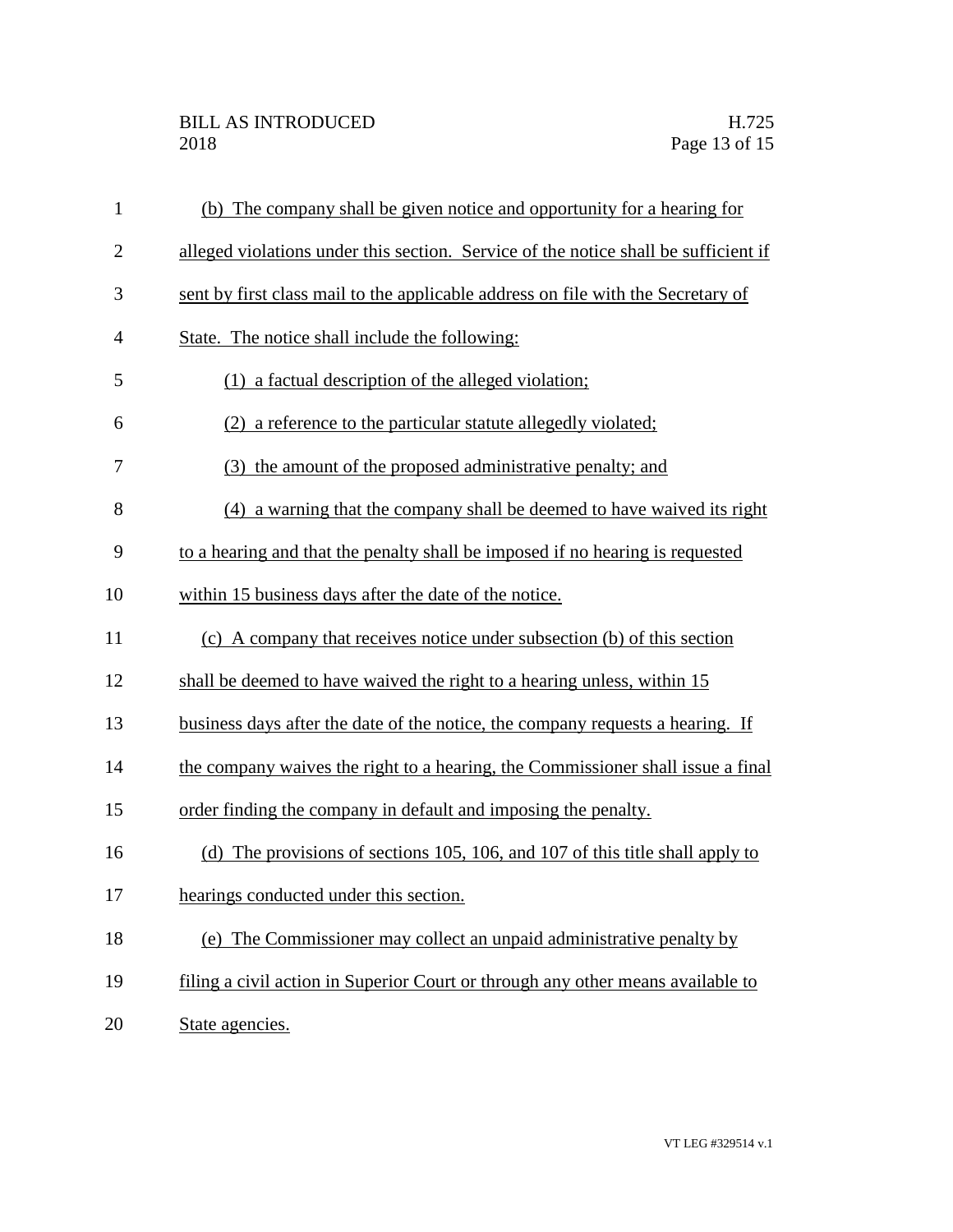| $\mathbf{1}$   | The remedies authorized by this section shall be in addition to any other<br>(f)    |
|----------------|-------------------------------------------------------------------------------------|
| $\overline{2}$ | civil or criminal remedies provided by law for violation of this chapter.           |
| 3              | § 755. PREEMPTION; SAVINGS CLAUSE                                                   |
| $\overline{4}$ | (a) It is the intent of the General Assembly to provide for uniformity of           |
| 5              | laws governing companies, drivers, and vehicles throughout the State.               |
| 6              | Companies, drivers, and vehicles are governed exclusively by State law,             |
| 7              | including in any locality or other jurisdiction that enacted a law or created rules |
| 8              | governing companies, except as provided in subsection (b) of this section,          |
| 9              | drivers, or vehicles before the date of enactment of this chapter.                  |
| 10             | (b) Except as otherwise provided in this chapter, TNCs are governed                 |
| 11             | exclusively by this chapter.                                                        |
| 12             | (c) A county, municipality, special district, airport authority, port authority,    |
| 13             | or other local governmental entity or subdivision shall not:                        |
| 14             | (1) impose a tax on, or require a license for, a company, a driver, or a            |
| 15             | vehicle if such tax or license relates to providing prearranged rides;              |
| 16             | (2) subject a company, a driver, or a vehicle to any rate, entry,                   |
| 17             | operation, or other requirement of the county, municipality, special district,      |
| 18             | airport authority, or other local governmental entity or subdivision; or            |
| 19             | (3) require a company or a driver to obtain a business license or any               |
| 20             | other type of similar authorization to operate within the local governmental        |
| 21             | entity's jurisdiction.                                                              |